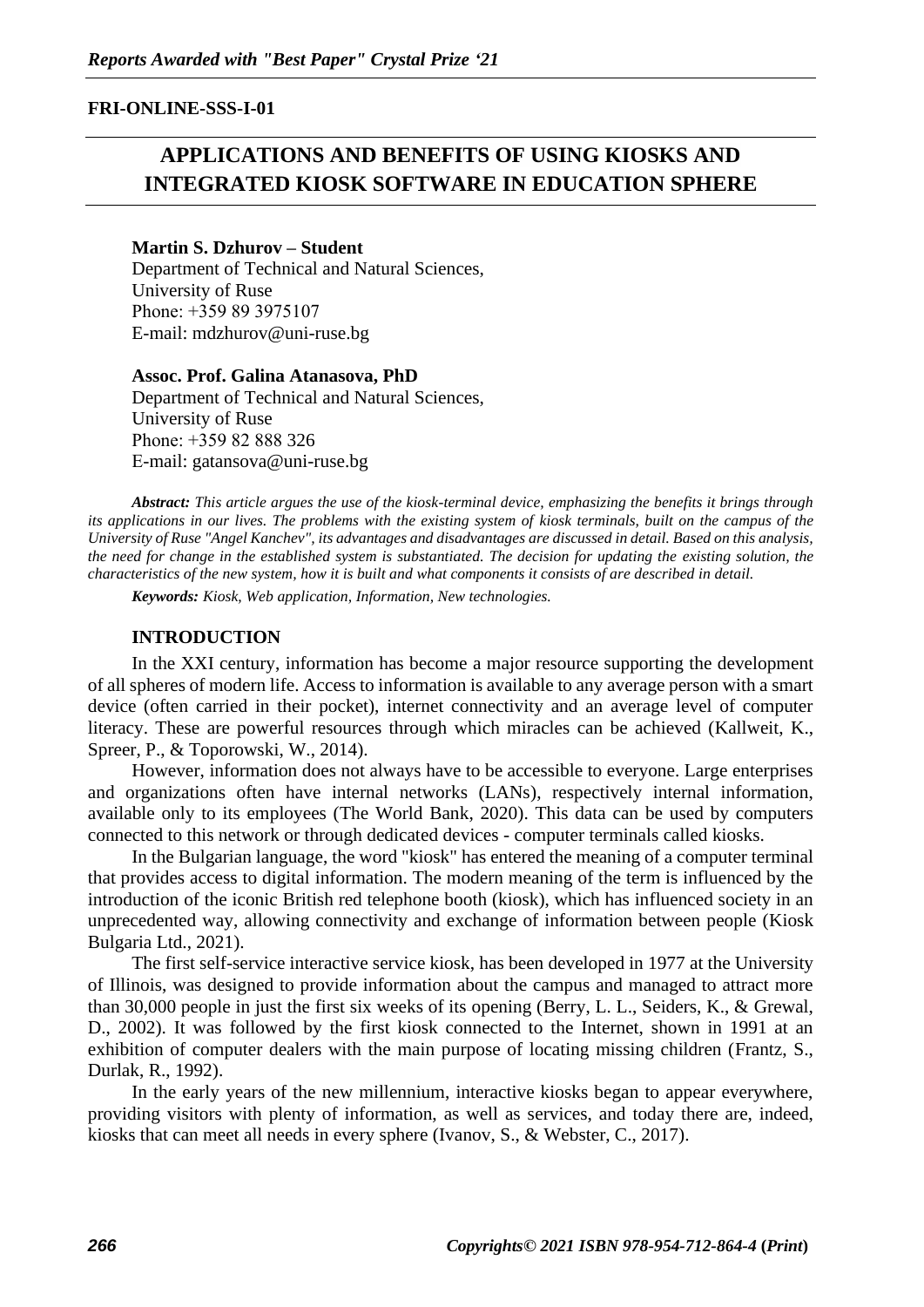# **EXPOSITION**

### **Kiosk-terminal - essence and application**

Kiosk-terminal (or simply kiosk) is a type of computer set to use a narrow set of tools or to perform specialized tasks in a given area (Fig. 1). Kiosks can be of different shapes, sizes and accompanying peripherals (keyboards, speakers, scanners, barcode readers, printers, etc.). An obligatory element of every kiosk nowadays is the connection to the Internet, as kiosks are devices designed for quick and easy access to information - whether publicly available or with limited access.

Kiosks are an old but not so common technology (especially in our latitudes). However, this trend is starting to change in recent years, and lately we see more and more devices of this type all around us. Kiosks are widely used in all areas of our lives, as they are computers and as such can be very easily adapted for use for various purposes. Moreover, they interact with a wide range of connected devices (Interactive kiosk, 2021).



Fig. 1. Common looking kiosk terminal

These devices are used in different places and in different areas such as:

**Trade and tourism –** placing kiosks in larger stores or malls, in order to make it easier for visitors to find information about a product or service simply and quickly, without the need for the assistance of a sales consultant. It is also possible to run short commercials in order to acquaint the user with the new discounts and goods offered in the store.

**Banks and financial institutions –** setting up information kiosks in order to acquaint visitors with the operations they can perform in the institution, as well as the order of events when performing a financial operation. The kiosk also offers the opportunity to play short informational videos, acquainting the potential user with new intriguing services that the institution offers - an easy marketing campaign.

# **The software providing operation of the kiosk terminals**

The software that serves the needs of a kiosk terminal can be conditionally called a kiosk software/application. Often this software is a combination of a well-chosen operating system and application software, tailored to serve the needs of the area, in which the kiosk will be used.

The operating system that kiosk terminals use is the most common version of Microsoft Windows, current at the time of launch of the kiosk - Windows XP, Windows 7, Windows 8.1, Windows 10. Another freely available alternative to the operating system are the distributions of the Linux kernel, as they offer much greater system stability. Ubuntu ecosystem distributions, such as Lubunty and Ubunty Mate, are particularly suitable for use on a kiosk terminal. Other suitable distributions are Linux Mint and Fedora OS Light. These distributions use a minimal amount of machine hardware resources, which means that the rest of the hardware resources can be employed by the application to provide the user with a pleasant and smooth operation of the device. It is important when selecting the OS to thoroughly review the specification of the user interface, as one of the key parts is the support of touchscreen technology. 98% of kiosks do not have an external keyboard or pointer to control the content, so touchscreen technology is extremely important for working with such a device.

*Copyrights© 2021 ISBN 978-954-712-864-4* **(***Print***)** *267*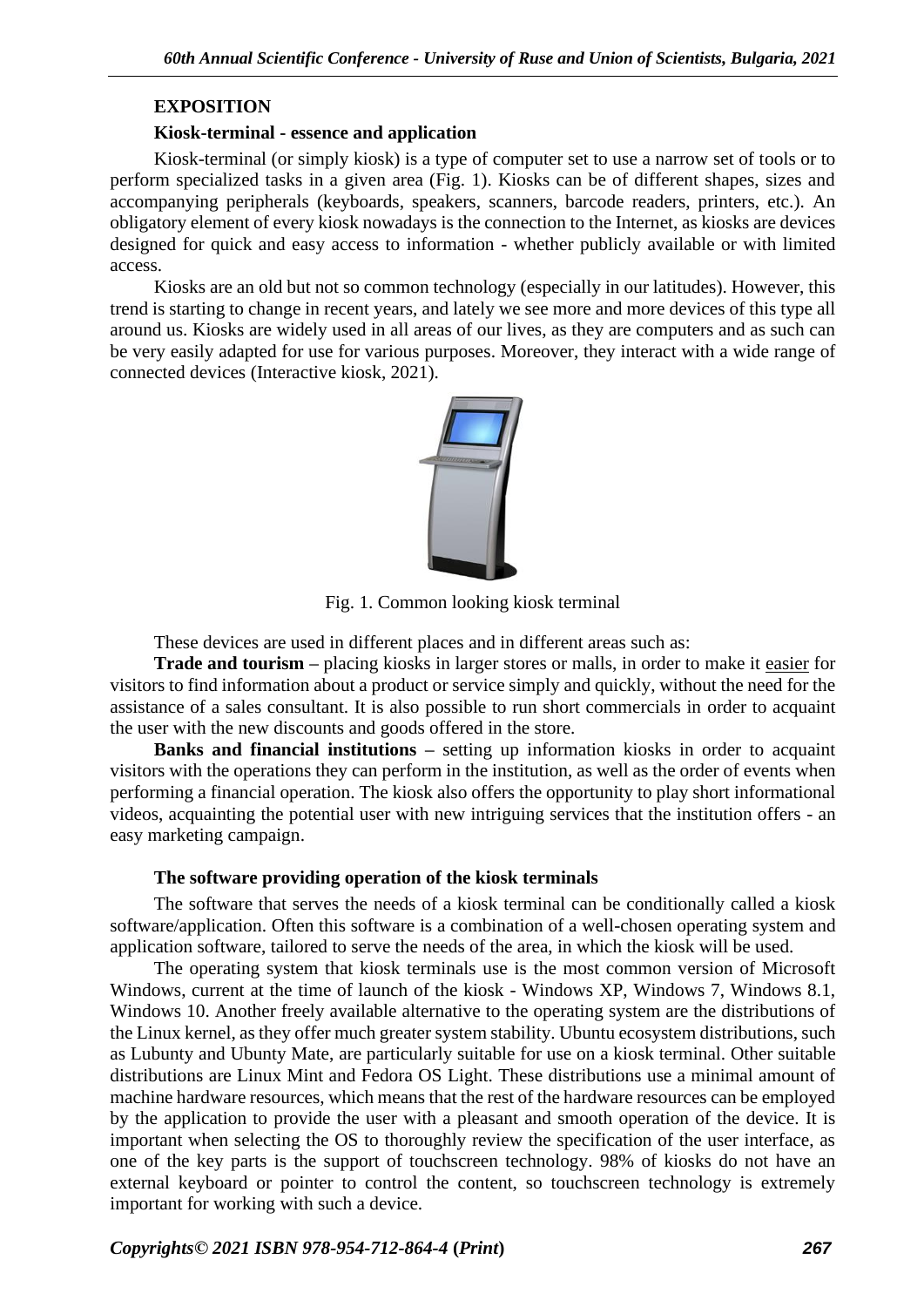The application that runs on the kiosk terminal may vary depending on the field in which it is used. The alternatives for implementation are many and varied, but the most common are 3 main ones: use of Windows 10 Kiosk mode; use of an application program launched in kiosk mode (Scalefushion Kiosk Software - PC & Mobile); use of a web browser (Mozilla Firefox, Google Chrome, Microsoft Edge) to preview a website used as an application. All three methods have their advantages and disadvantages, but in recent years the use of a web application running on a web browser has become predominant as it is the most widely available and the easiest to maintain and manage.

Regardless of which operating system and application method is selected for the respective need, it is important for the software to work as stably as possible, with minimal "crashes, interruptions, bugs", etc. It is also necessary to build mechanisms for automatic response of the software in the event of an irregularity.

#### **Benefits of using kiosk terminals and their applications in education**

Every country needs educated young people. They are its future and the most valuable resource, so the goal №1 of educational institutions should be to modernize the educational system, learning environment, textbooks and facilities. This would maintain a high level of interest and will provoke a desire for successful learning in students. Kiosks are a good addition to the learning environment and facilities of a school, and help students to be always informed, which has a positive impact on the learning process. Quick and easy access to any information is crucial for all visitors to the institution - students, teachers, students, teachers, staff, external visitors.

Some possible applications that kiosk terminals offer:

- Providing personal information for students;
- Free internet access;
- University / school map;
- Legislation;
- Curriculum references;
- Information for the program of all teachers;
- References for teachers office (s), office telephones, titles, disciplines.

#### **Application of kiosk terminals at the University of Ruse "Angel Kanchev"**

More than 10 kiosk-terminal devices are located on the territory of the university. There are two varieties – two "large" and a number of "small" kiosks. They are located mainly in the Main building and in the newly built Second Building, with one terminal in each of the other buildings. The information system was installed at the university about 14 years ago, and it faithfully served the students and faculty at the time. Due to certain circumstances, as well as due to the already outdated hardware and software, for a long time this system was rather unnecessary than helping the learning process.

After joining ICSC (Information and Computer Service Center), Multimedia Department, I gradually began to get to know the existing system implemented in the kiosks. The more I became interested the more I realized that this system had long been ineffective and did not help students and faculty, and that kiosks had become mere advertising screens for clubs held at the university, as they are often overlooked. I felt it was time for a change, and then I was inspired to build this new system from scratch.

#### **Old vs New system**

The complete system, which was integrated on the kiosk terminals, was created 14 years ago, which is a long time, especially when it comes to software. One of the reasons for the "decline" of the system is the lack of a team to maintain it. The kiosks had Windows XP SP3 (later upgraded to Windows7, 8.1, 10), and each machine had its own hard disk drive (HDD). The software used for the kiosk application was a combination of the long-outdated Microsoft Internet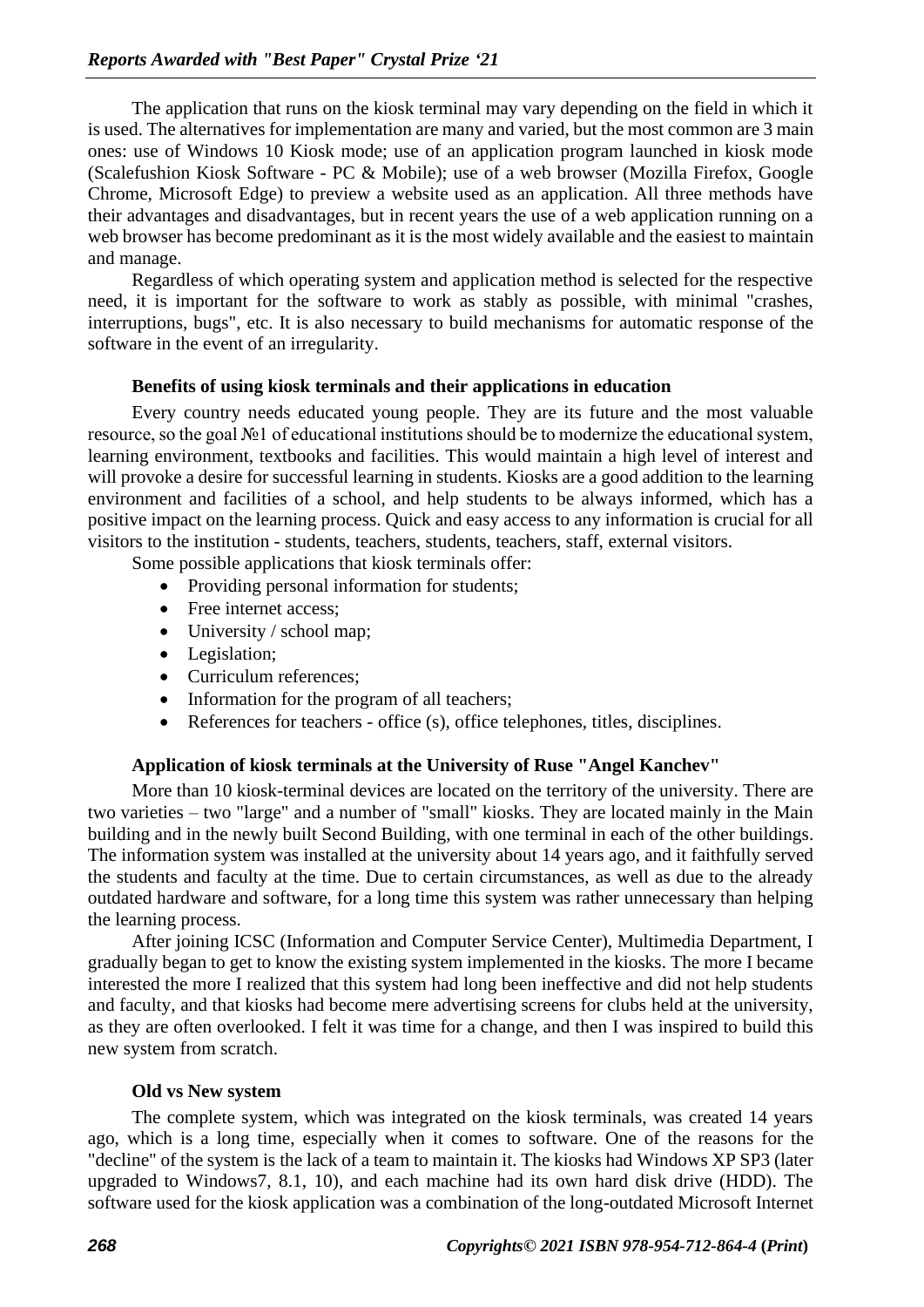Explorer 9 and a web application written on already unsupported web technology, also owned by Microsoft.

The old kiosk system creates a lot of problems and currently has a number of shortcomings. Here are some of them:

- Common cases of misuse of the kiosk device opening web pages and applications to which the end user should not have access;
- Reaching terminal cases where the user cannot return to the kiosk web application;
- Frequent cases of unexpected interruption of the application itself and/or the browser on which it was running;
- Frequent servicing of the device due to instabilities and malfunctions related to the operating system itself;
- Outdated and unfriendly design, which leads to a brief retention of the user's attention;
- Lack of responsive web design designing the user interface so that it changes according to the screen size of the respective device;
- Lack of application inactivity mechanism It has often happened that a kiosk terminal stays in the same view/page for days until the next user arrives and he returns it to its original view.

In summary, it can be said that the system is not up-to-date, modern and most importantly does not fulfill its purpose, namely to serve students, faculty and staff of the university. Problems with legacy systems like this often cannot be fixed by updading, upgrading, etc. In this case, the lack of access to the source code of the old application required the construction of a new system from scratch.

# **The new system and its development process**

The construction process started from the beginning, so I decided to start from the lowest layer of the system - the hardware. I looked at the available hardware base of the devices and moved on to exploring the possibility of implementing an operating system that takes up minimal hardware resources of the devices. Then I moved on to the selection of a methodology for delivering the kiosk application to users. It was best to use a web browser running in "kiosk" mode and visualize a web application on it. The longest stage of the development of the whole system was the stage of designing and writing the web application. The last stage, which was the most dynamic of all, was the commissioning of the system on the territory of the university.

Detailed description of the components of the new system:

*Hardware –* It started with an analysis of the available hardware resources that kiosk terminals have. During this stage, a detailed analysis of the hardware of each device located on campus was made. This included a site visit and use of the available operating system or system BIOS to collect information about hardware components such as the CPU, Motherboard, RAM, Network Card, make and model of the touchscreen panel on the screen and others. After analyzing the information gathered, it was found that most devices have outdated hardware. This guided the idea of the next step in the development of the system, namely finding a suitable operating system.

*Operating system* – The operating system must have a minimum consumption of hardware resources. This left as an option various Linux distributions. The following OSes were analyzed: Lubuntu, Xubunty, Ubuntu Mate, Linux Mint, Zorin OS Lite. Two of the distributions met the requirements - Lubuntu and Ubuntu Mate (Ubuntu MATE for a retrospective future, 2021). Although Lubuntu has a few percent lower recourse consumption, I chose to use Ubuntu Mate because of the operating system's graphical shell. The user interface to support touchscreen technology was crucial. Ubuntu Mate uses the Gnome Shell – a common GUI shell in the Ubuntu ecosystem. This user interface is built with integrated touchscreen functionality, making it ideal for this purpose.

*Drivers* – After analyzing the hardware and choosing an operating system, I came to choosing the appropriate drivers. Fortunately, the minimal installation of Ubuntu Mate, like any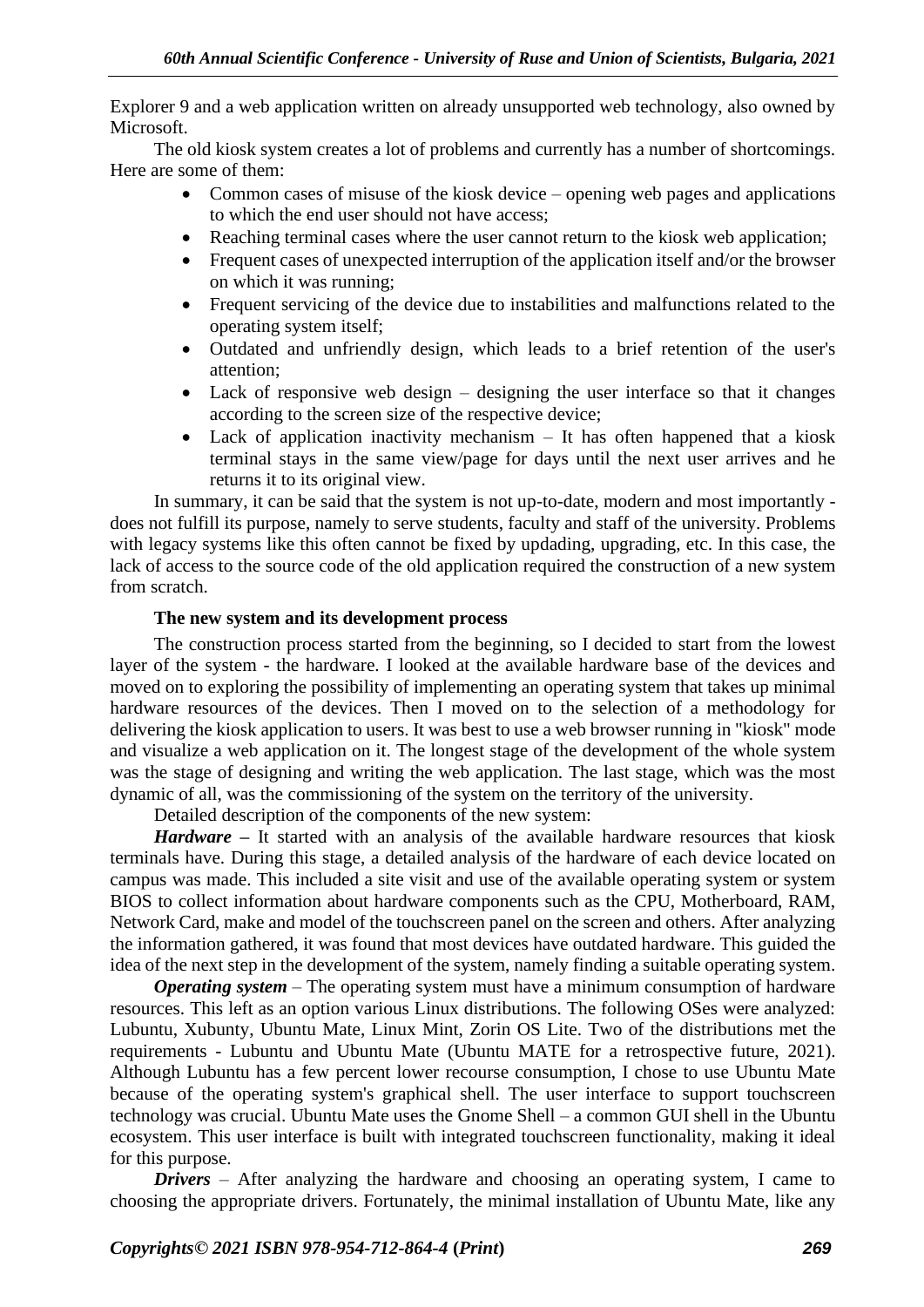other Linux distribution, offers a driver package suitable for the available hardware devices. The problem at this stage of development was finding suitable drivers for the additionally applied touchscreen matrix on the kiosk screen. Because the technology is not built into the screen, but is upgraded, Ubuntu Mate did not detect the screen as a touchscreen and therefore did not apply a driver to manage the matrix. This posed the difficult task of finding compatible drivers for each of the matrices, as well as applying and configuring them. Unfortunately, due to the fact that the matrices are of Asian and old origin, finding the right drivers was a real pain, and for some screens to this day no suitable drivers have been found.

*Network card and PXE Boot setup* – One of the problems I wanted to solve with the new system is the labor-intensive maintenance of the software (and parts of the hardware) of the kiosk terminals. In the event of a software problem or a desire to upgrade the system, a site visit had to be made, which was not always possible to happen quickly and unnoticeably. I started researching options to eliminate the problem, finding a solution through the *PXE Boot* network technology (PC Deployment over network using PXE environment, 2021). *Pre eXecution Environment* is a method for booting a client computer using only its network card, therefore the presence of a storage device is not required. This technology allows the device to be started via a signal sent over a local network and loading OS Image, in order to use the centralized distribution of one operating system and software configuration to all other machines on the network. This solves the problem of system maintenance and upgrades by eliminating one hardware component - the available HDD or SSD on the machine, and the use of a centralized OS Image solves the problem of easily distributing the update to the machines.

*Web Browser* – Choosing a browser was not difficult. I knew from the beginning that I wanted to use a Chromium-based web browser, because I had worked with its V8 Engine for a long time before and I knew its capabilities well (V8 documentation, 2021). Google Chrome was chosen because of its stable and trouble-free operation, as well as because of its wide range of browser extensions. The web browser is used to visualize the web application running at the kiosk. Due to the built-in kiosk mode, the integration of the browser for the purposes of the kiosk happened easily and fast.

#### **Web application - interfaces, modules and user types**

The design, development, coding and testing of the web application was the longest and most laborious stage of the system development. The application consists of two main components – user and administrator. The user (client) part consists of two main views: Home page/Main menu and Page-Preview page.

The home page (Fig. 2.) has 3 main components: A feed with current news published on the website of the university; Panel containing the logo and the name of the university, subtitle, exact time and current weather forecast; Main menu – navigation for the main pages of the application.



Fig. 2. Application`s Home page (Main navigation menu).

|                                                         | <b>Р</b> АДМИН ПАНЕЛ <b>А</b> Система за управление на съдържанието | Мартин Джуров, Администратор |
|---------------------------------------------------------|---------------------------------------------------------------------|------------------------------|
| • Общ преглед                                           |                                                                     |                              |
| <b>Д</b> Активникиоски                                  |                                                                     |                              |
| <b>«</b> Начална страница<br>٠                          |                                                                     |                              |
| • Фонови изображения                                    |                                                                     |                              |
| $J$ Указател                                            |                                                                     |                              |
| Е График учебен процес                                  |                                                                     |                              |
| В Разпис учебни занятия                                 | СИСТЕМА ЗА УПРАВЛЕНИЕ НА СЪДЪРЖАНИЕТО                               |                              |
| 42 Потребители                                          |                                                                     |                              |
| • Активност                                             |                                                                     |                              |
|                                                         |                                                                     |                              |
|                                                         |                                                                     |                              |
|                                                         |                                                                     |                              |
|                                                         |                                                                     |                              |
|                                                         |                                                                     |                              |
|                                                         |                                                                     |                              |
|                                                         |                                                                     |                              |
| PV Maries Kewees" - 2020 - 2021 -<br>Chapagevo off, MSD |                                                                     |                              |

Fig. 3. View of the home screen, of the content management system, when a user of the "administrator" type logs in.